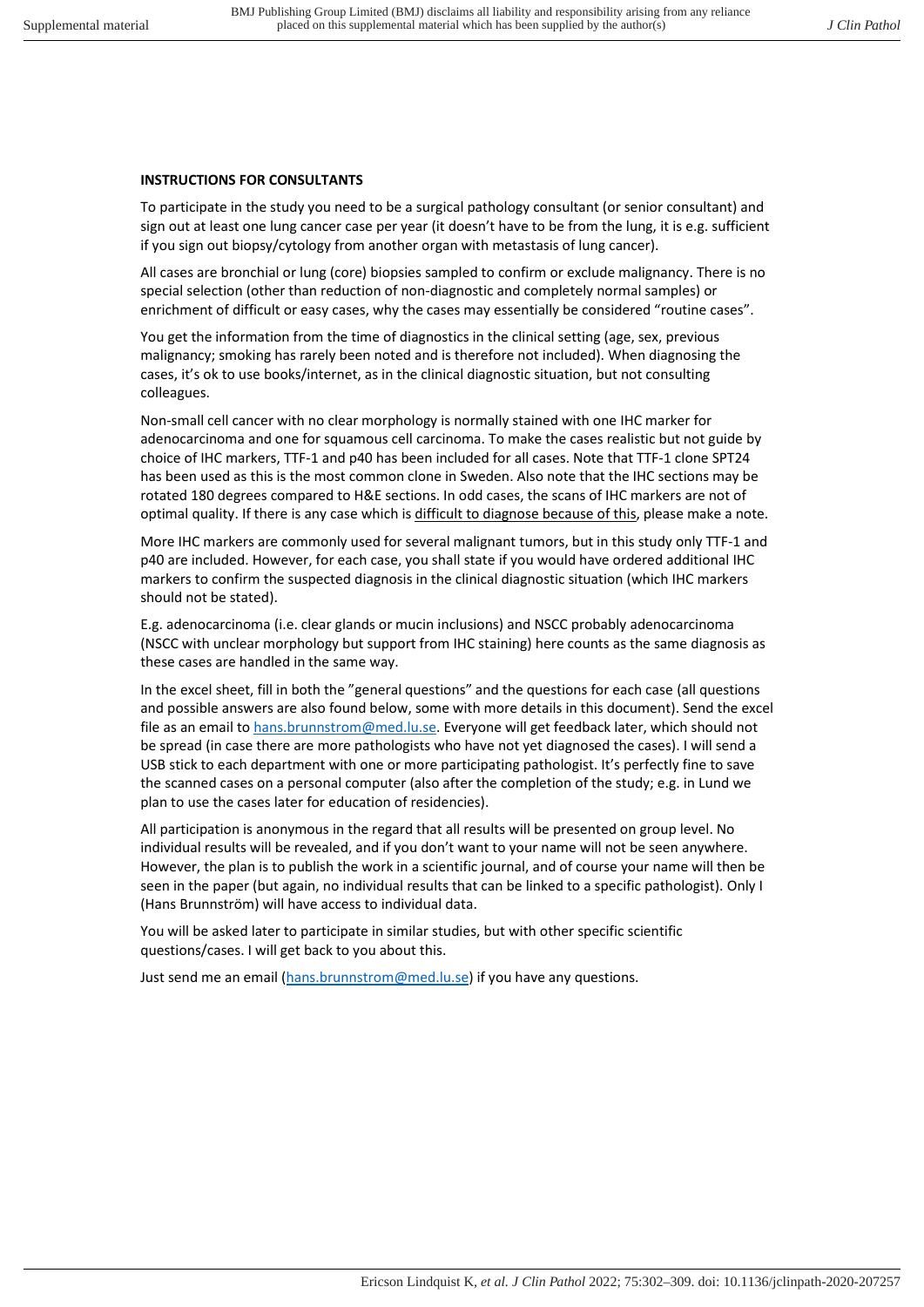# **General questions (to be answered in the excel sheet)**

*How many years have you worked as a consultant?*

<5

5-14

15+

*How many lung cancer cases do you sign out a normal year?* 

1-49

50+

*Are you comfortable diagnosing scanned cases?* 

Yes

No

*Which TTF-1 clone are you used to?*  SPT24 8G7G3/1

Both

**Other** 

I don't know

*How long time did it take to diagnose the cases? (Round to closest half-hour)* 

0,5 h

1 h

1,5 h

2 h

etc.

# **Questions for each case (to be answered in the excel sheet)**

*Which is the most likely diagnosis / working hypothesis?*  Adenocarcinoma (AC) / non-small cell carcinoma probably AC Squamous cell carcinoma (SqCC) / non-small cell carcinoma probably SqCC Small cell lung carcinoma (SCLC) (incl. combined SCLC)